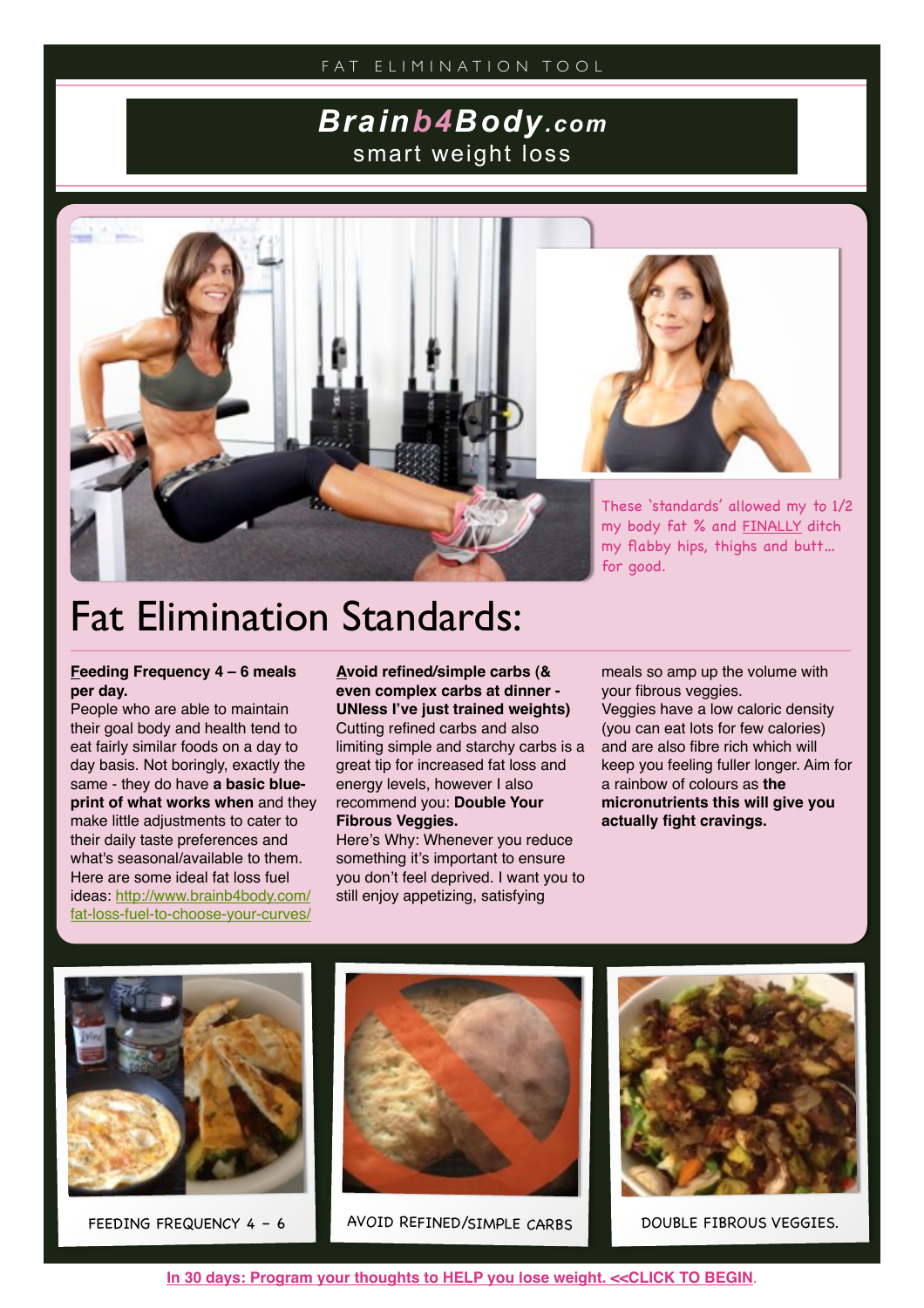### Having a body that is fit and healthy means Freedom to me. Freedom is Everything.

### **Train at a set time and LOVE what I do.**

A non-negotiable appointment with yourself alleviates the "will I?" "won't I" excuse. **Rather than basing training on how you ʻfeel' base it on the schedule that is propelling you towards your goal.**

One you commit to the routine the people close to you will begin to respect that these times are nonnegotiable too.

One of the things that helps me LOVE my training, is that I see it as ʻme time'. I appreciate that I have the time and physical ability to train. Here's to training with gratitude not grudging!

### **Eat natural, nourishing, non-fake food and drink.**

The easiest way to lose weight is to swap the vast majority of the processed food you eat for natural, satisfying, one ingredient food. Start with fibrous veg to keep you feeling full and enjoy large quantities.

### YOU NEVER NEED TO EVEN MEASURE THESE FREE FIBROUS VEGGIES.

Amp up your veg base with your fav lean protein and also some good fats to satisfy you.

For more info on building your best meal: [http://www.brainb4body.com/](http://www.brainb4body.com/how-to-dump-measuring-to-naturally-lose-weight/) [how-to-dump-measuring-to-naturally](http://www.brainb4body.com/how-to-dump-measuring-to-naturally-lose-weight/)[lose-weight/](http://www.brainb4body.com/how-to-dump-measuring-to-naturally-lose-weight/)

### **Lift weights 4 times per week.**

Your non-surgical way to put curves in all the right places.

Yes, by building sexy lean muscle AND also because after an intense weights session **your metabolism will stay elevated burning more fat for an extended period of time** after you finish training in addition to the energy consumed during the actual session.

Here are some of my fav work outs: [http://www.brainb4body.com/](http://www.brainb4body.com/exercisesthathelpwithweightloss) [exercisesthathelpwithweightloss](http://www.brainb4body.com/exercisesthathelpwithweightloss)

### **Include a cheat morning and rest day every week.**

Not only does the cherished cheat day reset your emotional focus because you know you can count on it each week - it also **resets your metabolism for maximal fat burning.**

Either eat your cheat meal out or buy only the quantity that your intend to consume in that one sitting.

### SOME MOVES



SPLIT SQUAT



ONE ARM DB ROW



WALK OUT



HOOP CHIN UP



**[In 30 days: Program your thoughts to HELP you lose weight. <<CLICK TO BEGIN](http://brainb4body.leadpages.net/30daybodytransformation/)**.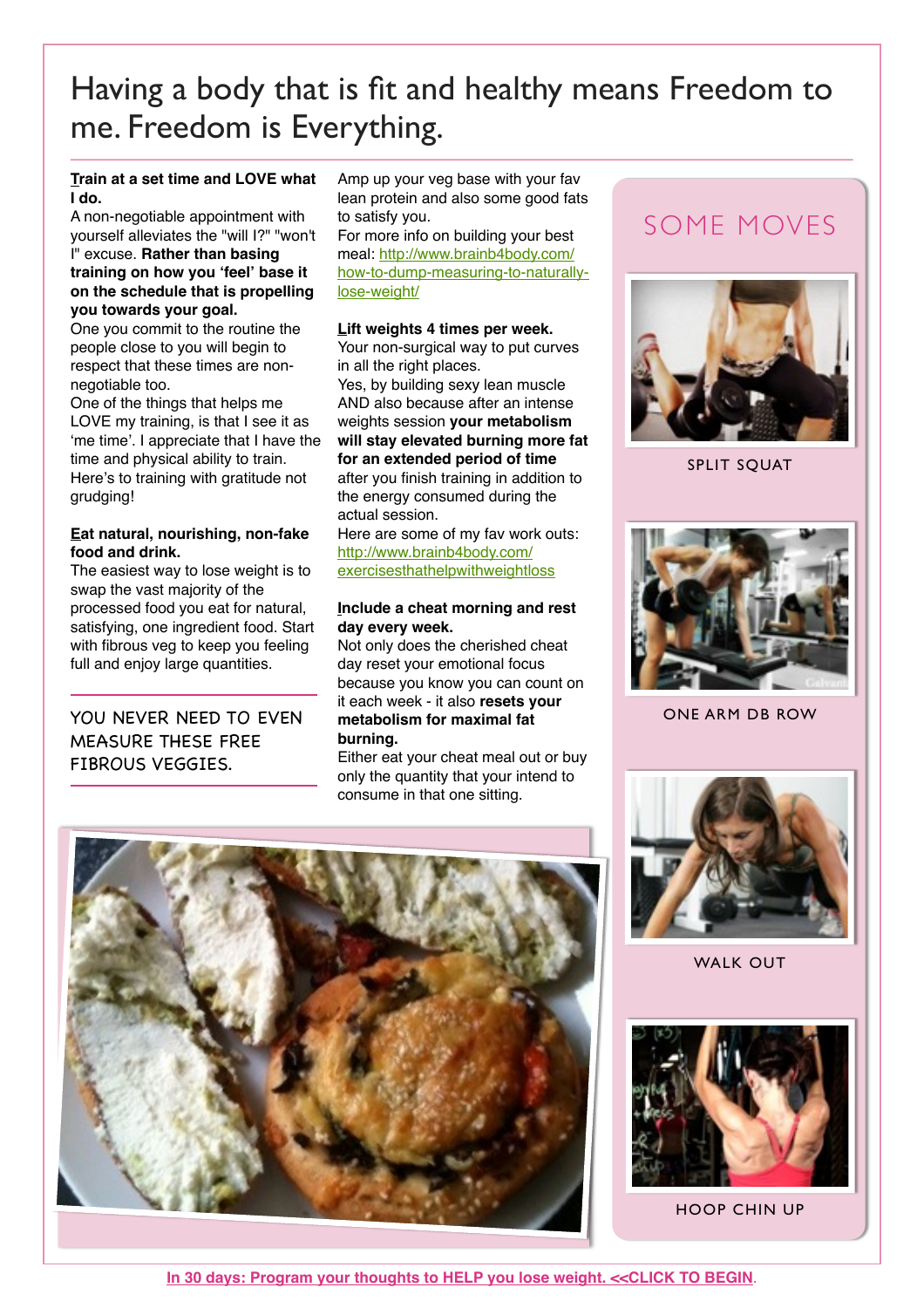## Having a body that is fit and healthy means Freedom to me. Freedom is Everything.

#### **Multi-task cardio for time effectiveness (audio while walking the long way to the gym)**

Would you body and career benefit from more exercise and more professional development? Generally I'm a fan of focus rather than multi-tasking however this is an ideal solution to the common excuse 'not enough time'. Where ever you can work walking into your regular routine, just do it. **It's helpful to see this as time with a mentor (via audio book or podcast) that you actually look forward to.** (there's been many a time when a new podcast I'm excited to hear helps get me out the door to 'get my walk on at stupid o'clock'!)

### **Include heaps of veggies with lunch and dinner (& generally breakfast too)**

If you expect your body to look after you, you need to look after it and it deserves the best possible fuel you can find it. Build that rainbow! **Our minds will actually judge a meal as much by it's appearance as by it's taste.** Subsequently, it's vital to build your meal to something both substantial and appealing to your stomachs' 'eye'.

#### **Never be swayed by peer pressure / social inconvenience** The sad fact is to be fit and lean is now highly UN-normal. **So getting (and keeping!) your best body means resisting ordinary**

**behaviour.**

Find some 'go to' meals/snacks that aren't detrimental to your health goal and are easy to grab in any situation. Before You Need Them! Next time you're tempted, remember exactly how you felt after the last unplanned crap-o-la food you ate... and how long did you feel that way? Sometimes all it takes is to be a little more intentional.

IS THE EASY CHOICE WORTH THE WAY YOU FEEL FOR HOURS AFTER?

### **Awake at 4.30am and walk 5-6 days per week**

Here are 3 benefits that you will enjoy immediately; 1) A feeling of satisfaction that the very first decision you make each day is to keep your word to yourself and prioritize your health.

2) Your food choices through-out the day will be better. It just seems to happen that way.

**No exercise = "Let's start the whole 'health kick' fresh tomorrow." :(**

#### **Exercise first thing = "Yes, I can do this and my body deserves proper fuel!" :)**

3) Avoid the after-work exhaustion or unexpected schedule interruption that sabotages your best exercising intentions.



BEST BREAKIE



LOVELY LUNCH



DINNER